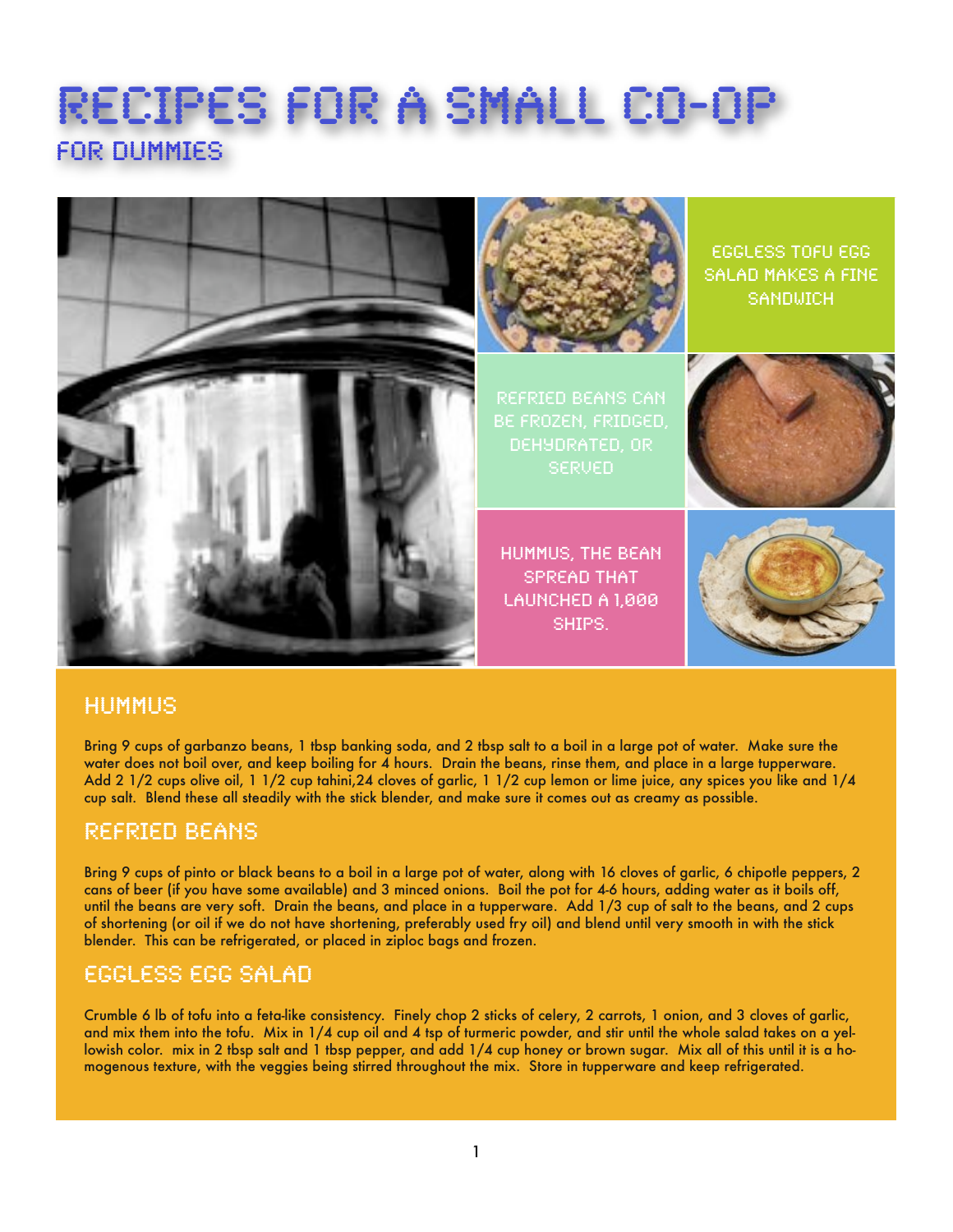# Bulk food recipes



#### Bread Dough

Mix one loaf of bread in each bread machine, using the bread dough setting, and the dough recipe posted next to the bread machine. Take the dough out when the bread machine completes its dough setting, and keep covered with plastic wrap or a clean damp towel. Repeat the process 3-5 times, until you end up with 6-10 loaves of bread dough. Knead each piece of dough with your hands for just a moment, until it shrinks down a bit (this is called punching down the dough) and then place each loaf of dough in a plastic bag in the freezer. Make sure that the cooks know that there is dough ready to be thawed, and they can make it into any shape or size loaf they want, or even make a pizza with it.

#### Granola

Preheat the oven to 275. In a large bowl, combine 10 cups of rolled oats, 2 cups of whatever nuts are available, 1/3 cup of brown sugar, and a touch of cinnamon. In a separate bowl, combine 1/4 maple syrup, 1/4 oil, and 3/4 of a teaspoon of salt. Mix the contents of the two bowls together, and spread out on baking sheets. Bake this stuff for 1 hour and 15 minutes, stirring it 3 or 4 times as it bakes to ensure even cooking. Take it out and cool it before you store it in a large jar in the pantry. This makes a great cereal, or a handy snack.

#### Smoothie bags

This one is *waaaaaaay* too easy. If we have fruit laying around, especially if the fruit is over-ripe or attracting flies, just wash and peel the fruit, and put it in zippered sandwich bags. Make sure each bag has a few kinds of fruit, so each bag can make a nice smoothy. A little banana, a slice of apple or orange, whatever we have around. Put the bags in the freezer, and when they are frozen they just need a dash of juice or soymilk to have a quick smoothie!

#### Dried Fruit

Anytime we have fruit starting to get soft or attract unwanted fruit flies, it can be washed, sliced, and layered in the trays of the food dehydrator. Plug in the dehydrator, and stack the trays. The fruit should be ready with 24 to 36 hours, at which point it should get tupperwared and stored in the pantry or fridge, depending on how dry it is.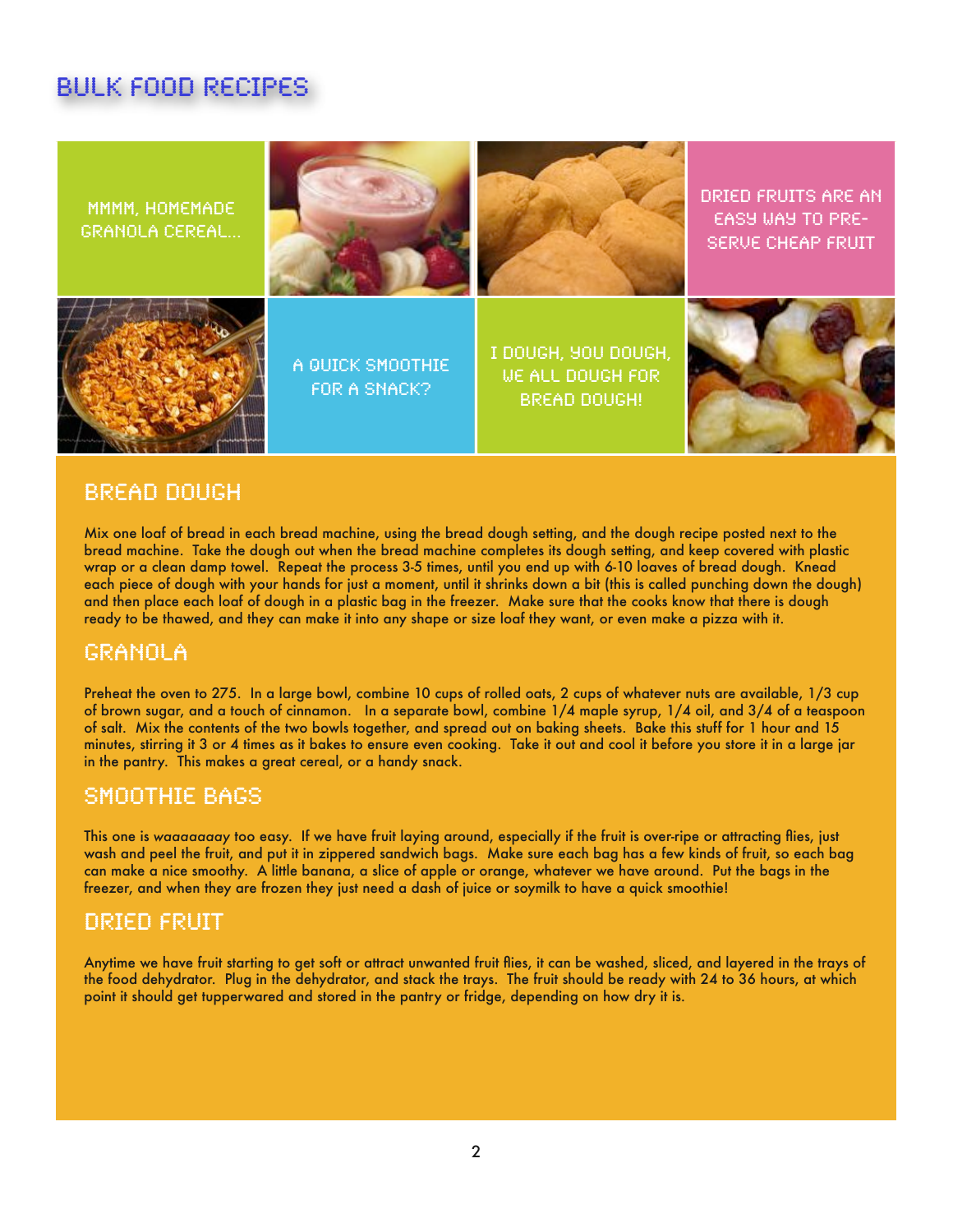# Bulk food Recipes



#### Granola bars

As with many simple recipes, the addition of just a few more ingredients makes it more special. You can make a pretty good imitation of a granola bar by just adding some or all of the following:

Oatmeal (toast in oven first, as with granola) **Coconut** Peanut butter Raisins Chocolate chips (or other but up chocolate candy ) Chopped nuts Dried fruit

Press these into a glass pan with very light oil to keep it from sticking, and back at 250 for 45 minutes. Cool these off, cut into squares, and store in a labeled, sealed container.

#### Pico De Gallo

If we have a lot of tomatoes in need of a rescue, this can be a great way to deal with them. It can also be made with canned chopped tomatoes as well. Chop up as many tomatoes as we can spare, and place them into a large tupperware. Add in 1 onion to every 4 or 5 tomatoes, along with 1 or 2 jalapenos. Mince in some cilantro if there is any available, along with some salt to taste. This should be in the range of 2 teaspoons to four or five tomatoes worth of pico. Add in a few tablespoons of citrus juice, and store in the fridge.

#### Pita Chips or bruscetta crisps

These are a good thing to make at times when we have a lot of bread at risk of going moldy or stale. Cut the bread into small bite sized pieces, and brush lightly with olive oil. Sprinkle with a very small amount of garlic salt or savory salt. Bake these in the oven at about 250 until they are crisp and dry. Let them cool for a few minutes, and then store them in well sealed, labeled containers in the pantry.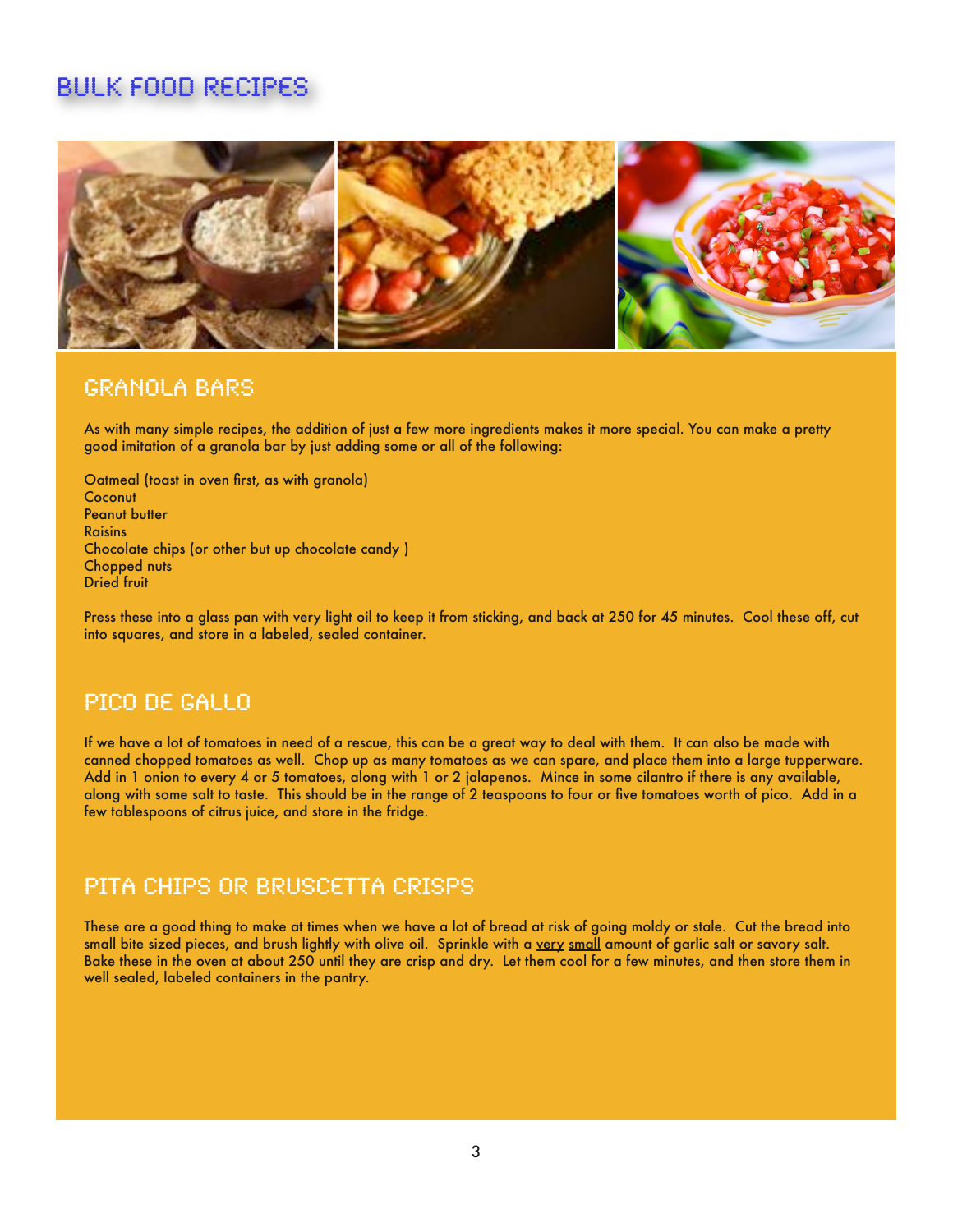## Bulk food Recipes



#### Frozen Burritos

These are a good recipe to use up leftover rice, beans, or salad material, or they can be made from scratch pretty easily. If making them from scratch, cook 4 cups of beans in 12 cups of water (with no salt) until they are soft, which is around three hours. When they have cooled enough to work with, roll about 1/2 cup of beans with a small handful of shredded cheese, a small amount of diced onion, and some hot sauce to taste. Toss on a dash of salt, and roll the tortillas into a tube. Tuck the ends of the tube into themselves to close up the ends. Place the burritos fairly closely packed into large freezer bags and freeze with a date on the bags. These will be fairly delicate for the first day or so after they are placed in there, so make sure that they do not get crushed, for example by placing a metal baking sheet over them for the first while in the freezer.

## Salsa

In a large container (6 or more quarts is best), coarsely chop 8 tomatoes, 10 jalapenos, 2 bunches cilantro, 3 limes, 1 onion, and 9 cloves of garlic, and then add 2 tbsp salt, and the juice of 1 orange or other tasty fruit. With the stick blender, blend all of these together until smooth. Store the salsa somewhere cool.

## Salad dressings

This can be a very quick way to get some bulk prep labor done, and save the house some money! For an oil and vinegar dressing, start with a base of 4 cups oil for every 2 cups of vinegar. Add in 1 Tbsp of salt, and herbs and spices to taste. You can also use fresh herbs for more flavor, such as fresh garlic and fresh rosemary from outside the front door, but these will expire more quickly. The amount of herb should not exceed 3 Tbsp of flavorings if dried, or 6 is fresh. Mix these together quickly with a whisk, and store in a sealed, labeled container in the fridge.